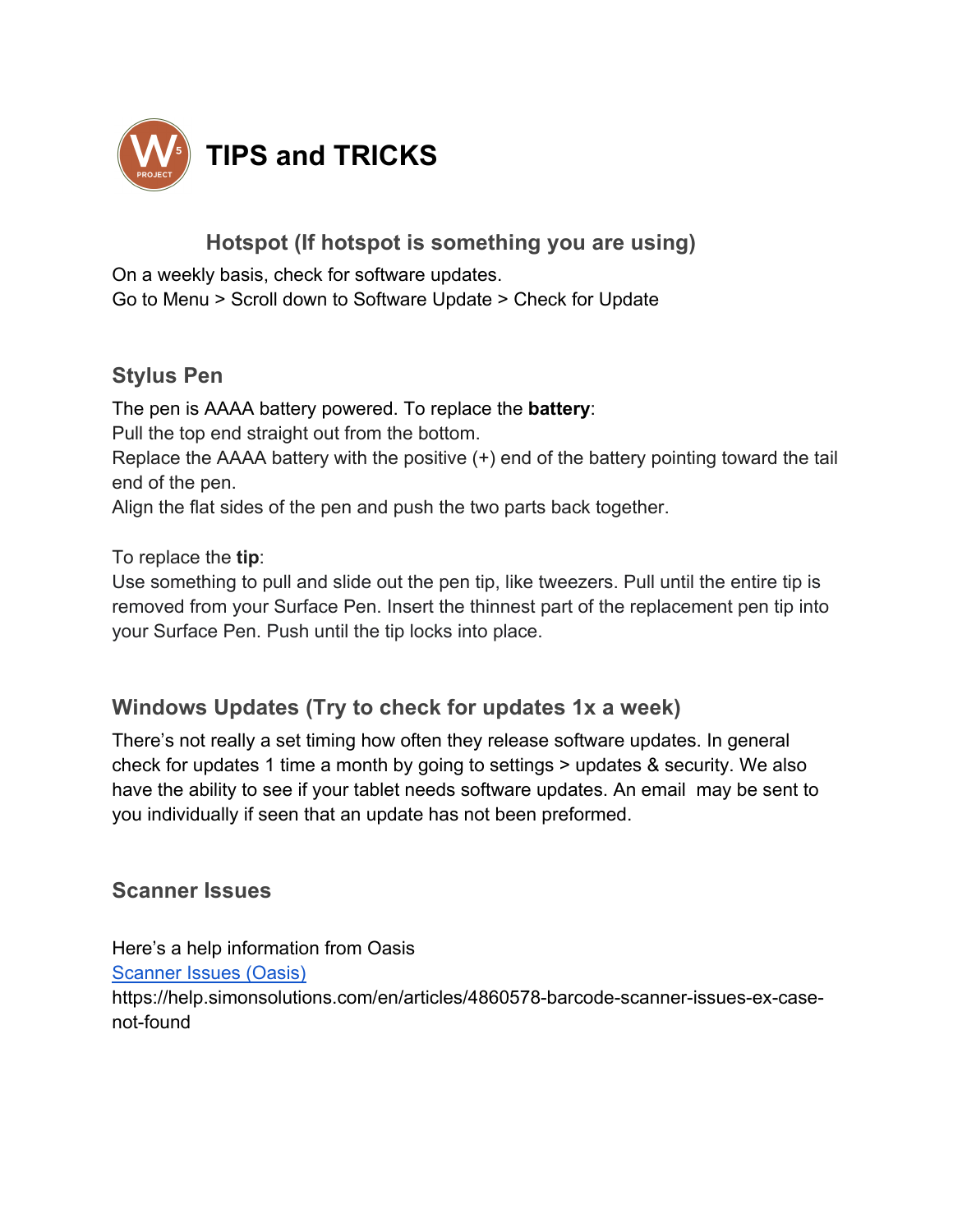**For the Nadamoo Barcode Scanner (Model BUR3003)**, it defaults to sending that Carriage Return (Enter) key. This causes issues. To fix the issue, scan this barcode -> https://simon.d.pr/m4OHy5 (you may have to print that page to scan it) ... If that doesn't scan, follow this link to the PDF Manual for the Nadamoo BUR3003 scanner and print page 29 - https://fccid.io/2ATNM-BUR3003/User-Manual/User-Manual-4467260.pdf to scan the barcode labeled "Disable suffix"



Disable suffix

**For the Inateck BCST-60 (Lime-ish Green)** 

The PDF Manual https://cdn.shopify.com/s/files/1/0485/3766/5699/files/BCST-60\_Manual-V16.pdf?v=1605257557 page 6

First scan Enter Setup

Enter Setup

Then, scan Do Not Apply Enter for Suffix



Do Not Apply Enter for Suffix

Finally, scan Exit with Save



Exit with Save

**For the Finger scanner** Page 20, scan **Cancel CR +LF**